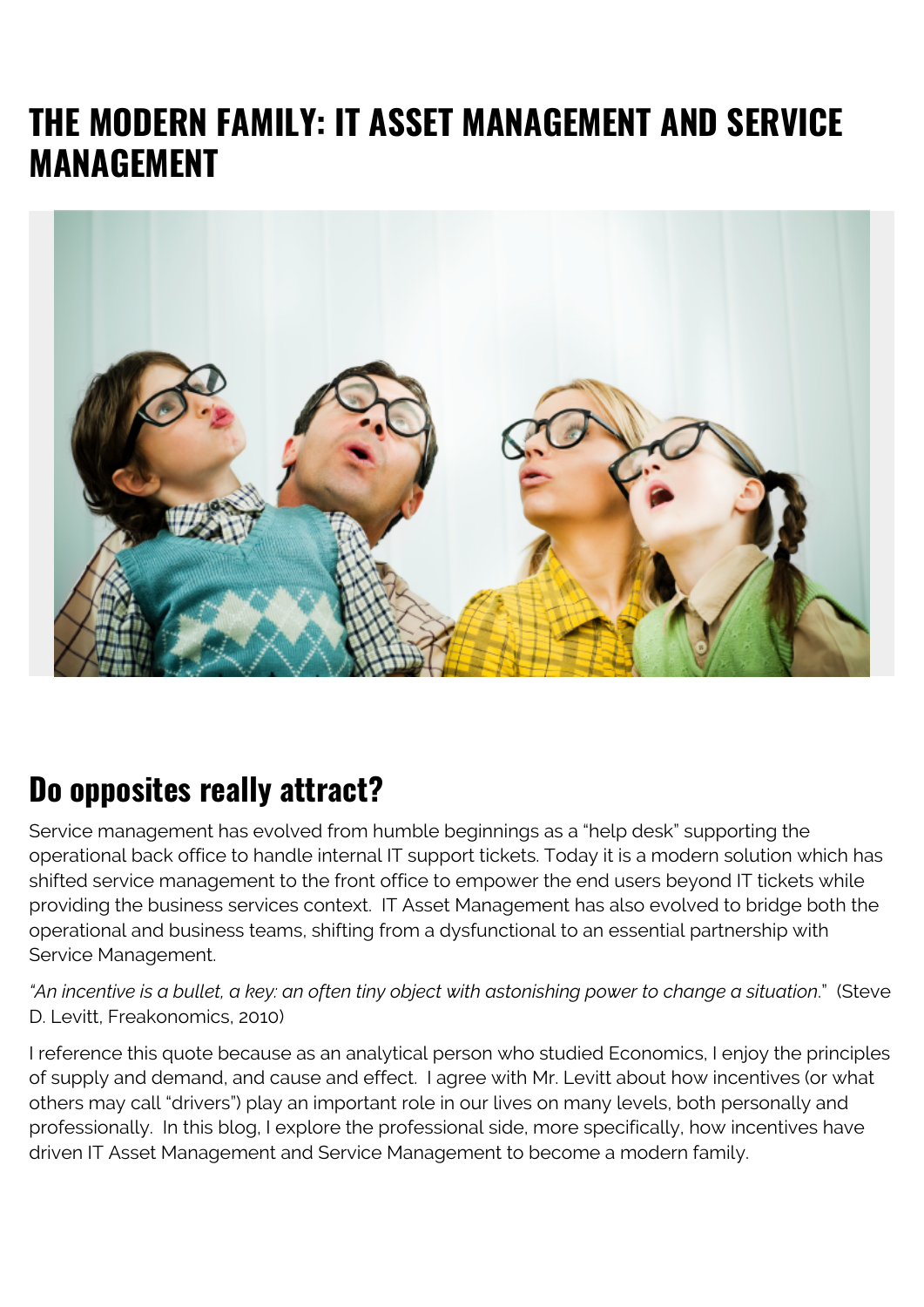# **To Be or Not to Be?**

Now some may argue that these two disciplines have been married for years, while others attest that at best they should just remain friends; however, in my nearly 20 years of experience in this industry, I've seen the shift as the incentives have overtaken the prior roadblocks and perceptions, driving increased adoption in many cases out of necessity. A few of the most common incentives/drivers for this alignment are:

- 1. **IT Department's Pressure to Justify/Maintain Existence (aka [Digital Transformation](https://blogs.bmc.com/blogs/what-is-digital-transformation/))** End users have more options and less patience today as compared to previous years. They expect a user experience in the business world similar to the social world. IT departments are forced to adapt to become the broker of services, not just the provider of services and support in order to combat shadow IT.
- 2. **"The Sum is Greater than the whole of its parts"** The alignment of IT Asset Management and Service Management benefits multiple teams by improving efficiencies (ex. duplicate effort in managing similar/overlapping data) and sharing information. Don't get me wrong, I still see many organizations with disparate data, teams and processes, but I see more organizations driving towards a more consolidated, efficient and aligned approach than I have seen in the past (i.e. rationalization). More organizations are overcoming the hurdles when multiple groups converge on similar, but different needs. Once organizations have a clear understanding of the common but different requirements (think venn diagram), they expose joint opportunities to share some of the processes, people and technologies.
- 3. **Empowering End Users** In keeping with the theme of addressing the expectations of end users in this Digital Transformation, the underlying need is to empower the users who both support and power the business. From the support perspective, there is tremendous value in providing these back office users (i.e. Service Desk) with enhanced information to more effectively and efficiently handle support and service needs. From the end user perspective, there is power in providing these business users with relevant information (ex. assigned device and device details) to quickly and intuitively request, receive and/or address support or service needs. This ties back to the first point to empower users in order to mitigate shadow IT.

#### **Why the cold feet?**

So why do some organizations co-parent instead of get hitched when it comes to Service Management and IT Asset Management? I see three primary reasons for the resistance to alignment:

- 1. **Challenge 1: Interpretation** There are a range of definitions across an array of sources, including standards (ex. ITIL) and industry analysts. ITIL provides a solid definition from the Service Management side, but provides limited coverage on IT Asset Management. The International Association of IT Asset Managers (*IAITAM*) is a great source of information covering the breadth and depth of IT Asset Management. In many cases, there is room for interpretation at both the higher and lower levels of these disciplines. Please refer to the definitions section below to start the discussion and evolve the alignment. To learn more about how to build a successful Asset Management program: 7 Key Steps, please refer to this [blog.](http://www.bmc.com/blogs/how-to-build-an-asset-management-program-7-keys-to-success/)
- 2. **Challenge 2: Intent** One challenge is addressing the perception that a configuration management database (CMDB) supports an organization's asset management requirements.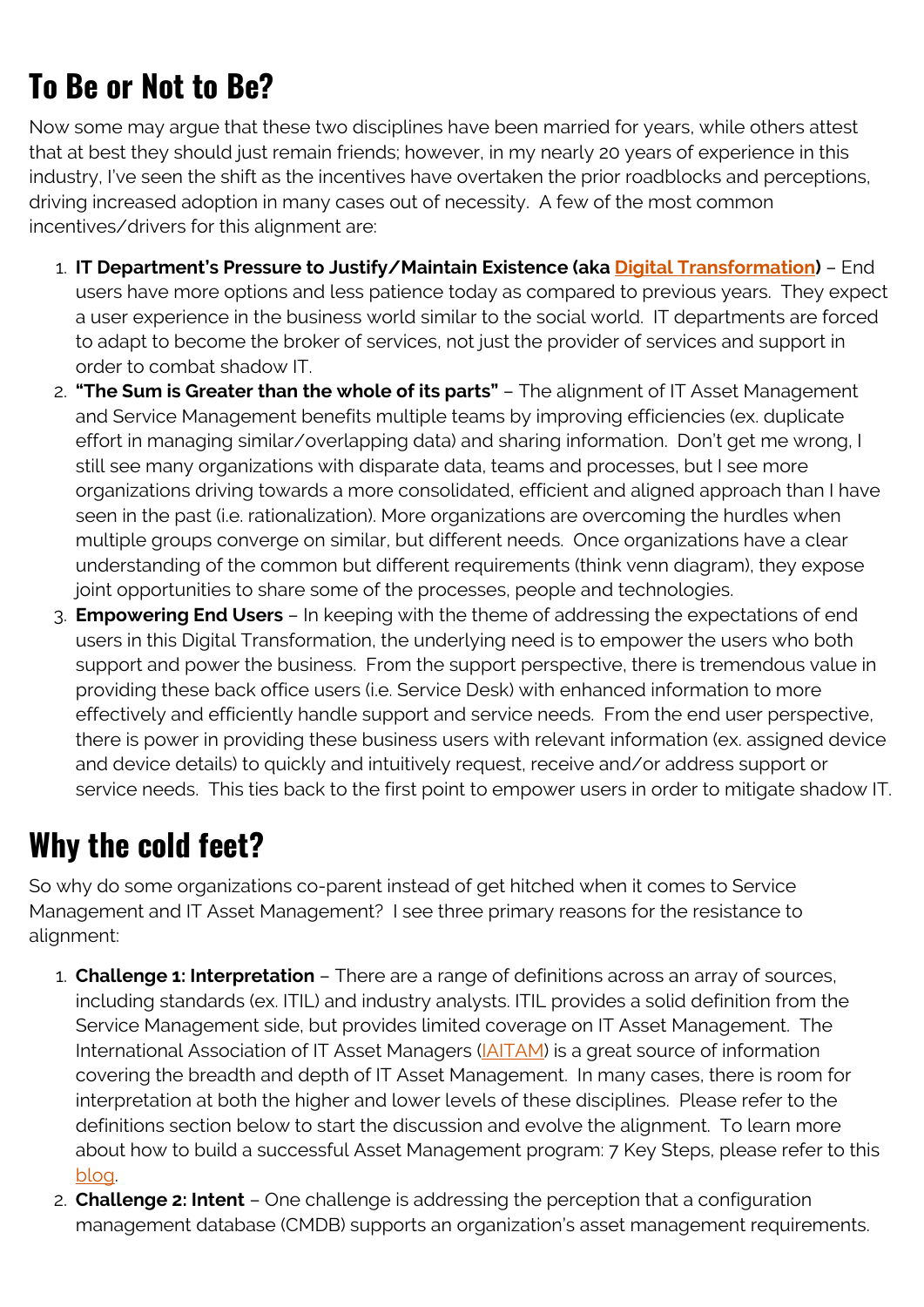In my experience, this is typically not the case. Depending on the maturity levels, there are different processes, data points, goals, etc. for configuration management and configuration items vs. asset management and assets, but it mainly boils down to "intent" and outcomes. Similar to an asset management repository, a CMDB for many had initially become a dumping ground for data and inflated expectations. This was typically driven by a lack of planning across one or all of the key pillars: organization, process and technology.

3. **Challenge 3: Technology** – Many solutions in this industry originally evolved from the help desk. In many cases, IT Asset Management was not initially considered or it was assumed that the CMDB would support the same requirements as needed for ITAM. Many organizations eventually felt like they were trying to fit a square peg into a round hole and either heavily customized their service management solution or accepted the limitations at the expense of not meeting their full set of ITAM requirements. There is no need to compromise.

*Recommendation*: To overcome these common hurdles, establish a cross-functional team and define your service and asset management requirements. This will initiate the discussion for alignment and flush out the differences and similarities in order to determine the necessary people, processes and technologies necessary to meet your needs. Make sure you establish a phased approach with a focus on mutual success in the initial phases to establish momentum and confidence in results.

# **Two Hearts Beating as One**

To first understand the differences, we must understand the intent and goals behind these disciplines. To assist with the dialog to drive alignment, below are several definitions you may choose to use to start your cross-team discussions or you can also choose other sources as referenced above (ex. IAITAM, ITIL, etc.).

### **What is Configuration Management?**

In simple terms, Configuration Management is a Service Management process which is part of the high level Service Asset and Configuration Management process to manage the Configuration Items including their lifecycle and relationship to other CIs in the CMDB to ultimately improve and/or maintain a high level of service. Typically, from a high level data perspective, the focus is on key identifiers (ex. name, tag, serial number, etc…), configuration and relationships.

ITIL v3 Definition: The process responsible for maintaining information about configuration items required to deliver an IT service, including their relationships. This information is managed throughout the lifecycle of the CI. Configuration management is part of an overall service asset and configuration management process.

#### **What is IT Asset Management?**

In simple terms, Asset Management is about managing assets, their lifecycle, costs and terms to optimize/minimize costs while mitigating risk. Typically, from a high level data perspective, the focus is on the key identifiers (ex. name, tag, serial number, etc…), lifecycle (i.e. status), ownership (ex. PO number, owner and associated organizational information (ex. cost center, department), costs and terms.

Gartner's Definition: ITAM entails collecting inventory, financial and contractual data to manage the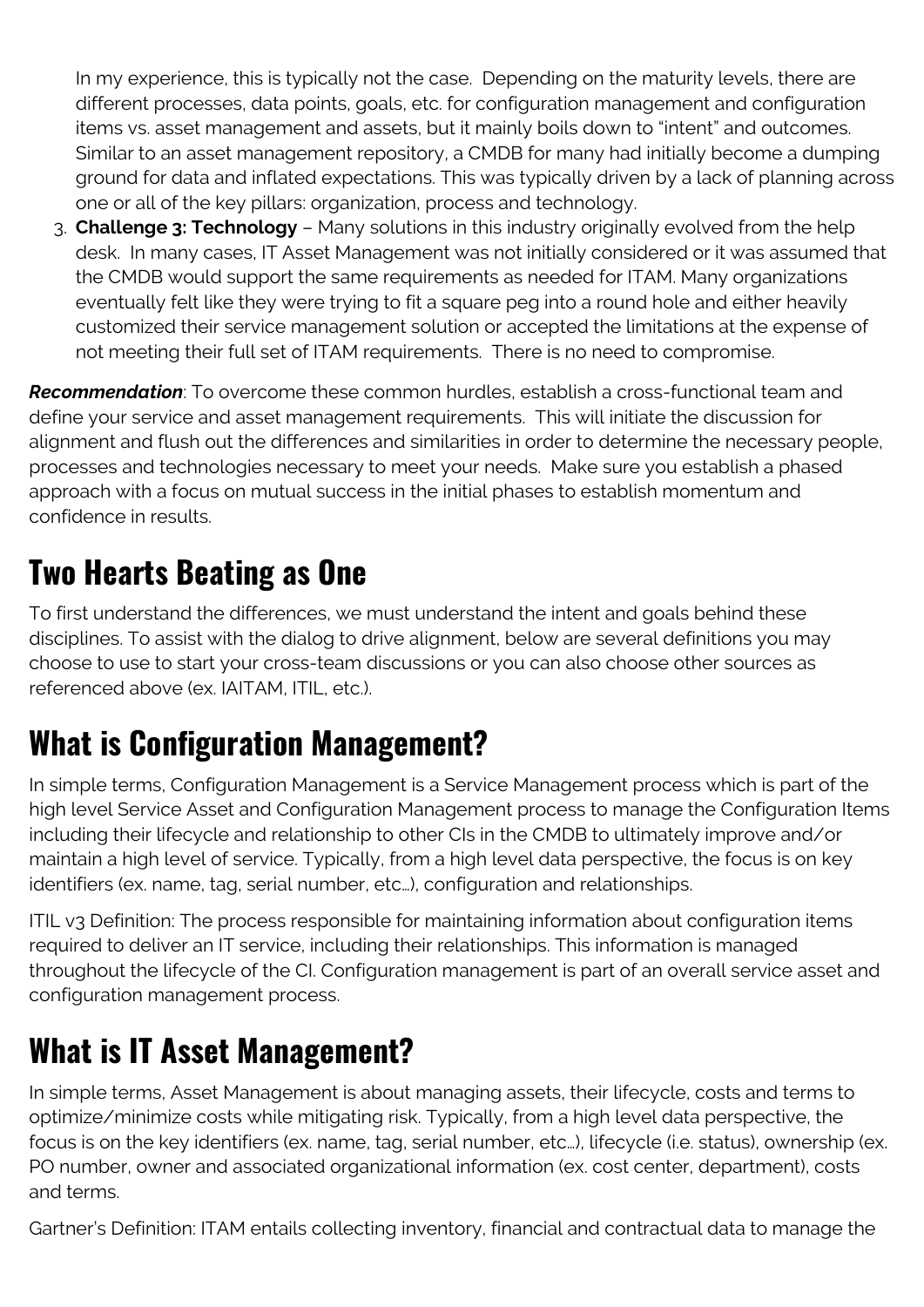IT asset through its lifecycle. ITAM depends on robust processes, with tools to automate manual processes. Capturing and integrating auto-discovery/inventory, financial and contractual data in a central repository for all IT assets enables the functions to effectively manage vendors and a software and hardware asset portfolio from requisition through retirement, thus monitoring the asset's performance through its lifecycle. (Source: Gartner IT Glossary, 2015)

# **What is a Configuration Item (CI)?**

In simple terms, a CI is an object/item stored within the CMDB which ideally is under some level of management/change control. The primary goal of a CI is to track/manage its relation and impact to a business service; however, lower mature organizations may create a CI simply based upon what is discovered by their discovery tool. The higher mature organizations will focus on value, change control and process to identify and manage CIs. CIs may vary widely in complexity, size and type. They should be selected in accordance with established selection criteria, grouped, classified and identified in such a way that they are manageable and traceable throughout the service lifecycle. Configuration types are likely to include: Service lifecycle CIs, service CIs, organization CIs, internal CIs, external CIs, interface CIs.

ITIL v3 Definition: Any Component that needs to be managed in order to deliver an IT Service. Information about each CI is recorded in a Configuration Record within the Configuration Management System and is maintained throughout its Lifecycle by Configuration Management. CIs are under the control of Change Management. CIs typically include IT Services, hardware, software, buildings, people, and formal documentation such as Process documentation and SLAs.

# **What is an Asset?**

At a high level, it is almost always about the money. An asset typically represents an object/item which the organization is tracking for the purposes of managing cost and/or mitigating risk. The source for high mature organizations is typically from procurement, advanced ship notices (ASNs), etc.–sources which identify ownership. The low maturity organizations may lean on discovery sources to initially identify their assets and ideally develop more mature processes and policies to gain better control over their assets, shifting from reactive to proactive management. I've included ITIL's definition of an asset, which is more slanted towards the definition of a CI than what most organizations I've encountered view as assets.

ITIL v3 Definition: Any Resource or Capability. Assets of a Service Provider include anything that could contribute to the delivery of a Service. Assets can be one of the following types: Management, Organization, Process, Knowledge, People, Information, Applications, Infrastructure, and Financial Capital.

# **What is a Configuration Management Database (CMDB)?**

The CMDB holds "live" environment configurations. Any authorized changes to Configuration items should be notified and recorded in the CMDB. The CMDB holds all the information for CIs within the designated scope of Configuration Management. The CMDB is used to maintain the relationships between all service components and any related incidents, problems, known errors, change and release documentation. It can be used for a wide range of purposes and typically contains configuration data and information that can be combined to provide an integrated set of views to